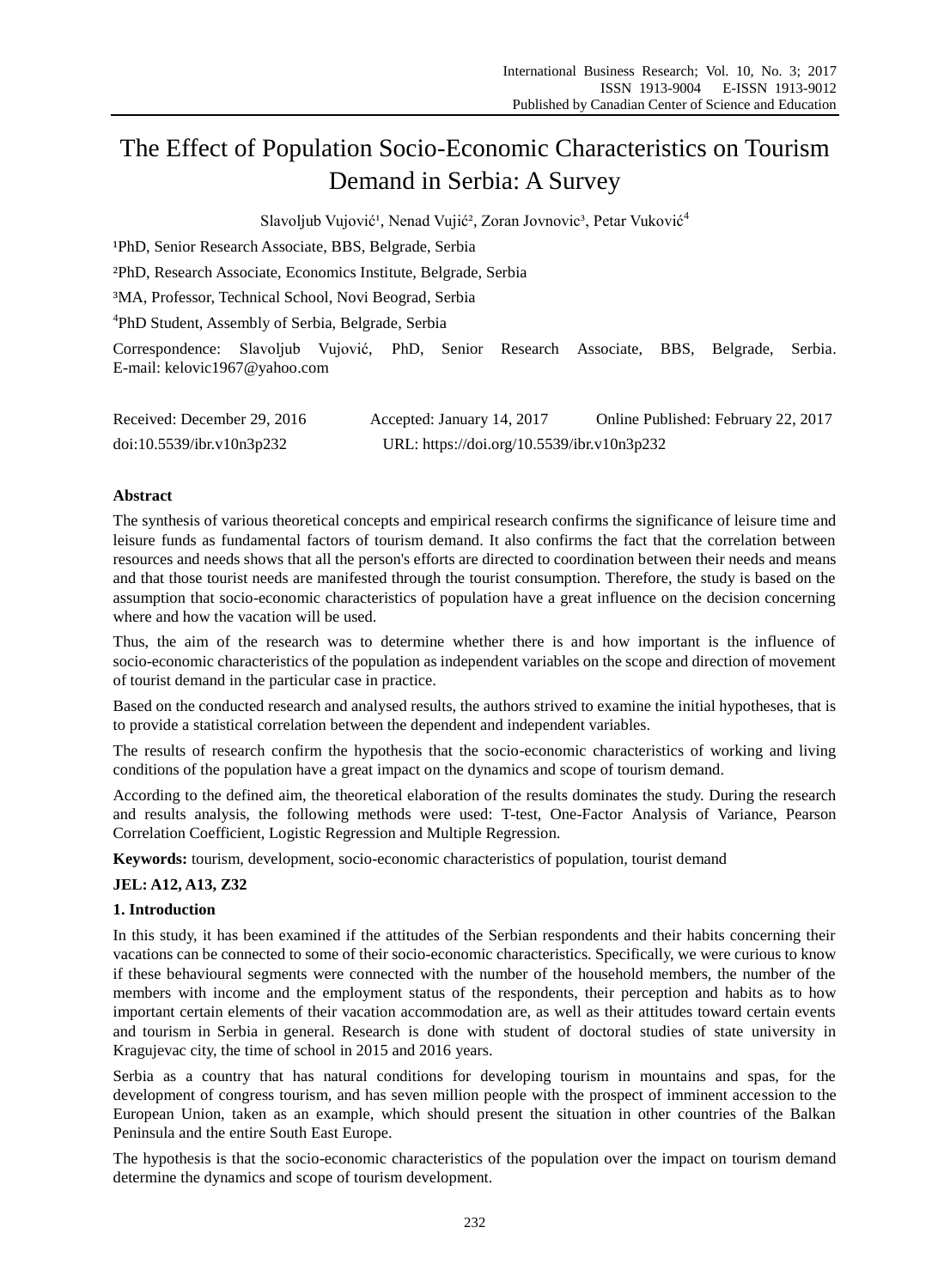Namely, our assumption is that these everyday aspects of average citizens of Serbia, to a significant extent, influence their choices concerning their vacation; therefore, we believe that is necessary to examine the connection between these variables in order to better understand the citizens' habits and attitudes which are related to vacation trends and tourism in Serbia in general.

This study included 183 respondents, of whom 78 respondents (42.6 %) were male, and 105 respondents (57.4 %) were female. When it comes to their age, the respondents were divided into following categories: 6.6 % of the respondents were 20-30 years of age, 41 % were 31-40, the same percentage were 41- 50 years of age, 3.3 % were 51-65 and 8.2 % were above 65. Then, the employment status of the respondents was examined - 77% of the respondents were employed, 14.8 % were unemployed, 1.6 % were pupils or students and 6.6 % were retired.

When it comes to education, 41 % of the respondents had high school degrees, 44.3 % had college degrees, 14.8 % had master's degrees or doctorate degrees.

Furthermore, when it comes to their monthly incomes, the respondents were divided into following categories: 11.5 % of the respondents stated they did not have any personal income, 47.5 % had up to 500 euros of income, 27.9 % made 501-1000 euros on monthly basis, 9.8 % made 1001-1500 euros, no respondent made 1501-2000 euros and 3.3% of the respondents stated they made more than 2000 euros every month. In addition to their personal income, the respondents were divided into certain categories according to the monthly income of the household they live in. No respondent stated they were not familiar with the income of their household. 19.7 % of the respondents lived in households with monthly income up to 500 euros, 54.1 % lived in households with 501-1000 euros of monthly income, 9.8 % were in the category with 1001-1500 euros of monthly income, 4.9 % were in 1501-2000 euro category, the same percentage of the respondents were in the 2001-3000 euro category, 3.3 % lived in a household with more than 3000 euros of monthly income, and the same percentage of the respondents stated that they were not familiar with the information.

Furthermore, when it comes to the type of the household: 9.8 % of the respondents lived alone, 23 % lived in two-member households, 24.6 % in three-member households, 34.4 % in four-member households, 4.9 % in five-member households, 3.3 % in six-member households, and no one stated they lived in household of seven members or more. When it comes to the division of the respondents according to how many members of the household earned income, it is shown that 29.5 % of the respondents lived in households with only one income, 59 % lived in households with two incomes, 9.8 % lived in households with three incomes, 1.6 % in households with four incomes, and no one stated they lived in households with more than four incomes.

The main objective of this study is to examine to what extent and in which way the socioeconomics variables (i.e. the number of household members, the number of the members generating income, the respondents' age, their employment status, their habits and attitudes) reflect the tourist events and tourism in Serbia, i.e. how the respondents spend their vacation in one of the tourist destinations in Serbia.

#### **2. Methodology**

This study is quantitative in nature, it was conducted via on line survey, and the obtained data were analysed through Statistical Package for the Social Sciences (SPSS) 17.0 version. Besides the socio-demographic variables (Muratovic, 2013), the survey contained multiple choice questions about the habits concerning the way respondents spend their vacation (Bulent, & others 2015), so they chose the answer that best reflected their habits (Vujovic, 2008).

The second group of dependent variables (Petrovecki & Bili-Zule, 2015) was operationalized through five-degree Likert Scale (Butrovac, 2014), a type of assessment within which the respondent themselves assessed the importance of certain elements of their vacation accommodation to them.

The third and the fourth group of dependent variables were also operationalized through five-degree Likert Scale within which the respondents stated the degree of their interest in certain attractions/events in our country as well as their agreement with assertions about our country's tourism in general. The importance of socio-economic characteristics of the population for different cycles of the company researched and explained J. L. Moreno in the book "Who Shall Survive?"(Moreno, 1978).

There were three independent variables in this study: the respondents employment status, the size of the households the respondents live in and the number of the household members who earn income.

When it comes to the first independent variable, the respondents' employment status, 77 % respondents were employed, 14.8 were unemployed, 1.6 % were pupils or students and 6.6 % were retired. When it comes to the size of the households the respondents live in, 9.8 % of the respondents lived alone, 23 % lived in two-member households, 24.6 % in three-member households, 34.4 % in four-member households, 4.9 % in five-member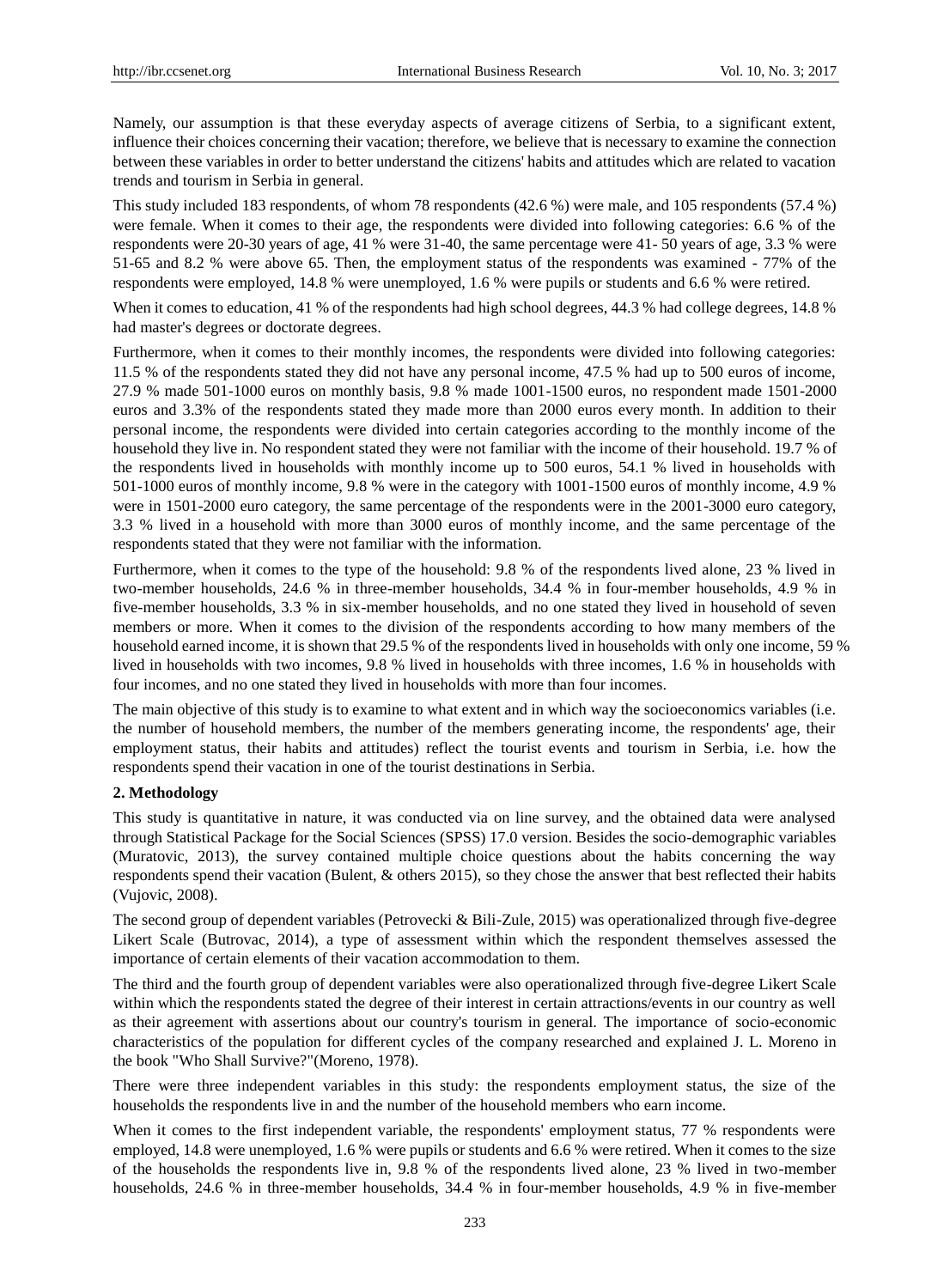households, 3.3 % in six-member households.

The last independent variable in this study shows the number of the household members who earn income - 29.5 % of the respondents lived in households with only one income, 59 % lived in households with two incomes, 9.8 % lived in households with three incomes, 1.6 % in households with four incomes.

Dependent variables were used to examine the respondents' habits concerning their way of spending their vacation, then to assess how important certain elements of vacation accommodation are, as well as the degree of their interest in certain attractions/events in our country and tourism in general.

Thus, through the first dependent variable, the respondents were asked how much money they were willing to set aside for their vacation, and 39.3 % were ready to set aside one monthly income for it, 32.8 % two monthly incomes, 3.3 % were ready to spend three, nobody was ready to spend four monthly incomes, 8.2 % were ready to set aside more than 4 monthly incomes and 16.4 % of the respondents stated 'none of the above'.

The next dependent variable shows the way the respondents finance their vacation- 62.3 % of the respondents finance it on their own, 13.1 % finance it with the help of the parents, children, family or partner, 3.3 % finance it by getting a bank loan, 14.8 % of the respondents use deferred payment, as 6.6 % of the respondents finance their vacation in some other way.

Then, it was also examined in which way the respondents like to spend their vacation, so it was ascertained that the biggest number of respondents, 75.4 %, spend their vacation at the seaside, 6.6 % like the mountains, no one stated that they loved to spend their vacation at a lake, 1.6 % of the respondents like to spend their vacation at a spa resort, 3.3 % would choose farm tourism, 4.9 % would choose city tourism (in their country or in a foreign country), and 8.2 % stated they spend their vacation in other ways.

Further on, it was examined which country the respondents like to spend their vacation in, so 62.3 % stated that Greece was the country they would most likely to choose for their vacation, 8.2 % stated Montenegro as a country where they like to spend their vacation, 1.6 % stated that Turkey was their country of choice, 3.3 % of the respondents would rather choose Egypt, only 1.6 % chose Spain, as well as Croatia, 4.9 % chose our country, 16.4 % of the respondents stated that they would choose some other country (Grozeva, 2016).

The next variable was used to examine the respondents' preferences as to how long they like their vacation to be and in which periods they like to spend it - 1.6 % stated they liked 7-day periods, 42.6 % liked 10-day periods, 14.8 % chose 15-day periods, 41% stated they liked a period of their own choosing.

|                                               | $\mathbf{1}$ | $\overline{c}$ | 3    | 4    | 5    |
|-----------------------------------------------|--------------|----------------|------|------|------|
| Mini bar                                      | 62.3         | 18             | 3.3  | 14.8 | 1.6  |
| Safe (in the room or at the Reception desk)   | 27.9         | 16.4           | 9.8  | 29.5 | 16.4 |
| Car Park                                      | 11.5         | 4.9            | 4.9  | 32.8 | 45.9 |
| Pool                                          | 26.2         | 21.3           | 13.1 | 27.9 | 11.5 |
| Aqua Park                                     | 50.8         | 26.2           | 8.2  | 9.8  | 4.9  |
| <b>Sports Facilities</b>                      | 36.1         | 19.7           | 14.8 | 26.2 | 3.3  |
| <b>Medical Service</b>                        | 11.5         | 3.3            | 9.8  | 44.3 | 31.1 |
| Spa                                           | 42.6         | 24.6           | 9.8  | 11.5 | 11.5 |
| Playground                                    | 29.5         | 4.9            | 14.8 | 31.1 | 19.7 |
| Kitchen/Kitchenette                           | 11.5         | 9.8            | 9.8  | 42.6 | 26.2 |
| Flat Screen TV                                | 49.2         | 18             | 9.8  | 16.4 | 6.6  |
| Jacuzzi                                       | 57.4         | 24.6           | 3.3  | 9.8  | 4.9  |
| Air-Conditioning                              | 9.8          |                | 8.2  | 42.6 | 39.3 |
| View of Tourist Attractions (beach, ski       | 18           | 8.2            | 13.1 | 42.6 | 18,0 |
| slope)                                        |              |                |      |      |      |
| Terrace                                       | 3.3          | 1.6            | 4.9  | 37.7 | 52.5 |
| <b>Washing Machine</b>                        | 49.2         | 24.6           | 11.5 | 9.8  | 4.9  |
| Sound Insulation                              | 14.8         | 16.4           | 6.6  | 37.7 | 24.6 |
| Wi-Fi                                         | 6.6          | 9.8            | 9.8  | 27.9 | 45.9 |
| <b>Fitness Centre</b>                         | 49.2         | 18             | 13.1 | 14.8 | 4.9  |
| Non Smoking Rooms                             | 42.6         | 6.6            | 11.5 | 21.3 | 18,0 |
| <b>Family Rooms</b>                           | 24.6         | 8.2            | 24.6 | 23,0 | 19.7 |
| Pets Allowed                                  | 54.1         | 4.9            | 18,0 | 14.8 | 8.2  |
| Adapted for Persons with Disabilities         | 32.8         | 3.3            | 27.9 | 16.4 | 19.7 |
| Club/Disco for Children                       | 42.6         | 11.5           | 18,0 | 21.3 | 6.6  |
| Services (Hairdresser, Masseur)               | 39.3         | 16.4           | 16.4 | 18,0 | 9.8  |
| Distance from the Tourist Attractions (Beach, | 1.6          | 3.3            | 6.6  | 37.7 | 50.8 |
| City Centre)                                  |              |                |      |      |      |

Table 1. Elements of accommodation facility in percentages

*Source: Research authors*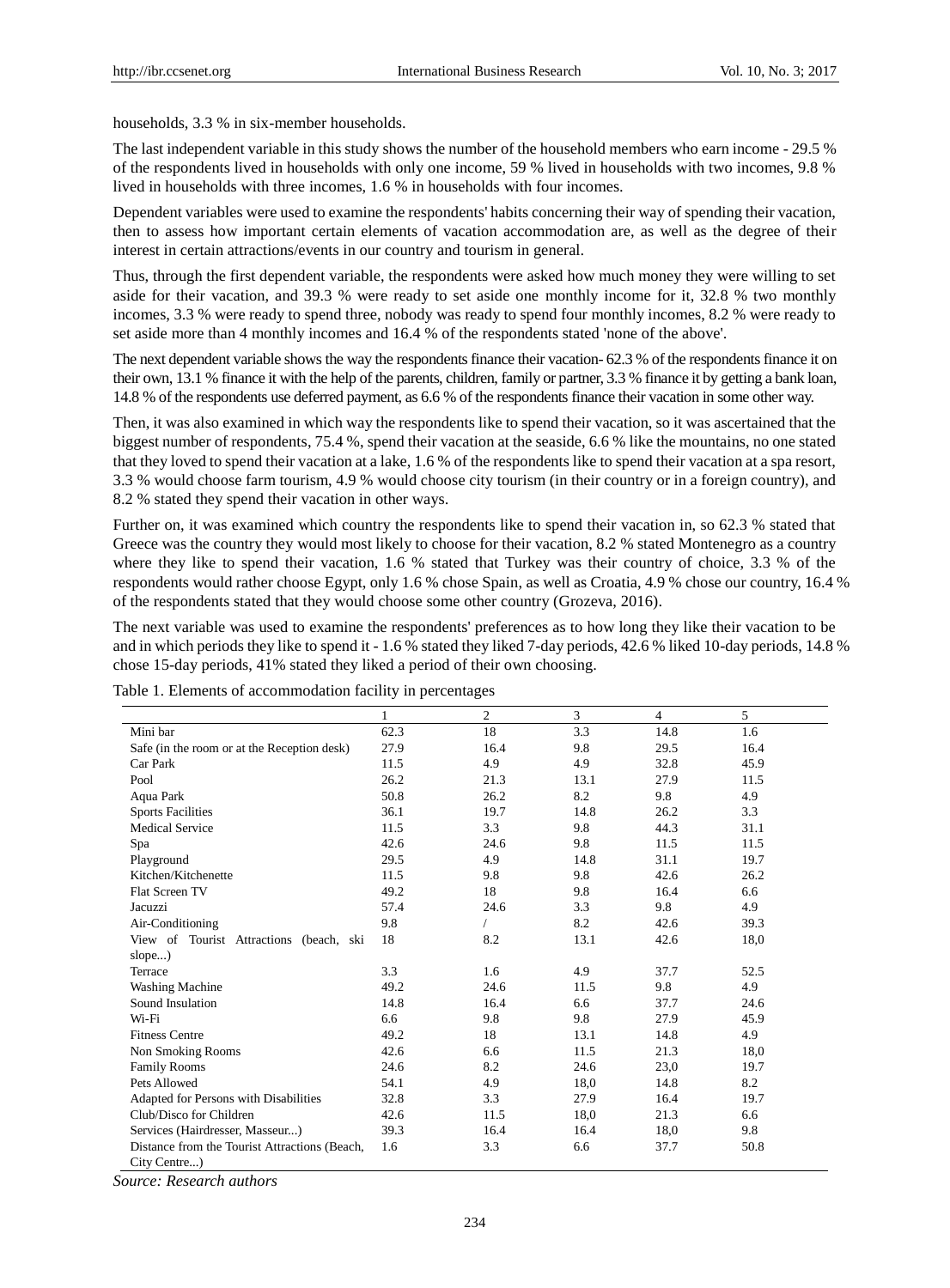Also, we examined which means of transportation our respondents use - 68.9 % stated they used their own transportation, 18 % stated they travelled by bus, 1.6 % chose train, none chose to travel by boat, and 11.5 % of the respondents said they travelled by plane.

When it comes to accommodation, 16.4 % of the respondents chose to stay in a hotel room, 11.5 % chose a studio apartment or hotel accommodation, 4.9 % chose a room in private accommodation, 41 % chose an apartment or a studio apartment in private accommodation. Furthermore, 13.1 % of the respondent chose the all inclusive option, 1.6 % chose the camp site option, and 11.5of the respondents stated they would choose some other means of accommodation.

Then, using the five degree Likert Scale, the respondents assessed to what extent they valued certain elements of accommodation when they plan their vacation. Table 1 shows the elements and frequencies of the respondents' responses, where 1 stood for 'irrelevant', and 5 stood for 'extremely relevant', other numbers represented nuances and 3 stood for 'not sure'.

In the next group of dependent variables, the respondents were required to give their assessments as to their interest in the domestic tourist attractions and events, using the five-degree Likert Scale, and the frequencies of the responses are shown in the Table 2.

|                               | <b>Not</b><br>interested | Faintly interested | Not sure | Interested | <b>Broadly</b><br>interested |
|-------------------------------|--------------------------|--------------------|----------|------------|------------------------------|
|                               |                          |                    |          |            |                              |
| <b>Mountains</b>              | 36.1                     | 21.3               | 9.8      | 21,3       | 11.5                         |
| Lakes                         | 26.1                     | 24.6               | 16.4     | 14.8       | 8.2                          |
| Spa Resorts                   | 45.9                     | 21.3               | 13.1     | 16.4       | 3.3                          |
| Congress Tourism              | 63.9                     | 16.4               | 6.6      | 9.8        | 3.3                          |
| Farm Tourism                  | 47.5                     | 14.8               | 11.5     | 19.7       | 6.6                          |
| Guča<br><b>The</b><br>Trumpet | 80.3                     | 9.8                | 3.3      | 4.9        | 1.6                          |
| Festival                      |                          |                    |          |            |                              |
| Exit festival                 | 63.9                     | 8.2                | 4.9      | 16.4       | 6.6                          |
| <b>Belgrade Beer Fest</b>     | 44.3                     | 9.8                | 14.8     | 26.2       | 4.9                          |
| Bacon<br>Tourism<br>Ethno     | 55.7                     | 21.3               | 8.2      | 13.1       | 1.6                          |
| Fest, Sausage Festival        |                          |                    |          |            |                              |
| Religious Sites in Serbia     | 36.1                     | 16.4               | 6.6      | 34.4       | 6.6                          |
| <b>Motorcycle Events</b>      | 57.4                     | 11.5               | 4.9      | 13.1       | 13.1                         |

Table 2. Commitment of tourist to domestic touristics facilities in percentages

*Source: Research authors*

Finally, we also examined the attitudes of the respondents to the tourism in our country according to the degree of their agreement to the statements offered in the survey. Again, the five-degree Linkert Scale was used, 1 meaning 'completely disagree' and 5 'completely agree' with the statements offered, 2 and 4 are nuances of agreeing and disagreeing, whereas 3 meant 'not sure'. The respondents' responses are shown in Table 3.

Table 3. Frequency answers of respondents on a commitment to local tourist attractions in percentages

|                                                                                           |      | $\mathfrak{D}$ | 3    | 4    | 5    |
|-------------------------------------------------------------------------------------------|------|----------------|------|------|------|
| Serbia has unused tourist potential.                                                      | 3.3  |                | 3.3  | 36.1 | 57.4 |
| The future of Serbia lies in the development of tourism.                                  | 3.3  | 3.3            | 21.3 | 42.6 | 29.5 |
| Due to the deficit of our own resources, we are forced to urbanise the tourist resources. | 19.7 | 21.3           | 29.5 | 21.3 | 8.2  |
| Concessions are the best way to accelerate the development of tourism.                    | 18.0 | 16.4           | 47.5 | 13.1 | 4.9  |
| The development of tourism in Serbia should be left to foreigners because we do not know  | 42.6 | 23.0           | 16.4 | 9.8  | 8.2  |
| how to deal with it.                                                                      |      |                |      |      |      |
| The most important tourist objects should be government-owned.                            | 19.7 | 19.7           | 18.0 | 29.5 | 13.1 |
| Should there come to privatization, the buyers should be chosen from friendly countries.  | 29.5 | 16.4           | 23.0 | 23,0 | 8.2  |
| The tourist system should fit into a system of standards, regulations, but also into the  | 26.2 | 9.8            | 19.7 | 27.9 | 16.4 |
| system of ownership of EU partners.                                                       |      |                |      |      |      |
| Russia is the best example of tourism development because it has both tourists and        | 37.7 | 9.8            | 29.5 | 9.8  | 13.1 |
| investors at its disposal.                                                                |      |                |      |      |      |
| All tourist resources should remain government-owned, even if the tourism does not        | 45.9 | 24.6           | 19.7 | 4.9  | 4.9  |
| develop.                                                                                  |      |                |      |      |      |
| Regardless of the political situation, the tourist offers of Serbia and Republika Srpska  | 26.2 | 11.5           | 34.4 | 14.8 | 13.1 |
| should be consolidated.                                                                   |      |                |      |      |      |

*Source: Research authors*

# **3. Research Results**

*3.1 Analysis of variance (ANOVA)*

Through One-Factor Analysis of Variance (ANOVA) we examined the differences among the respondents when it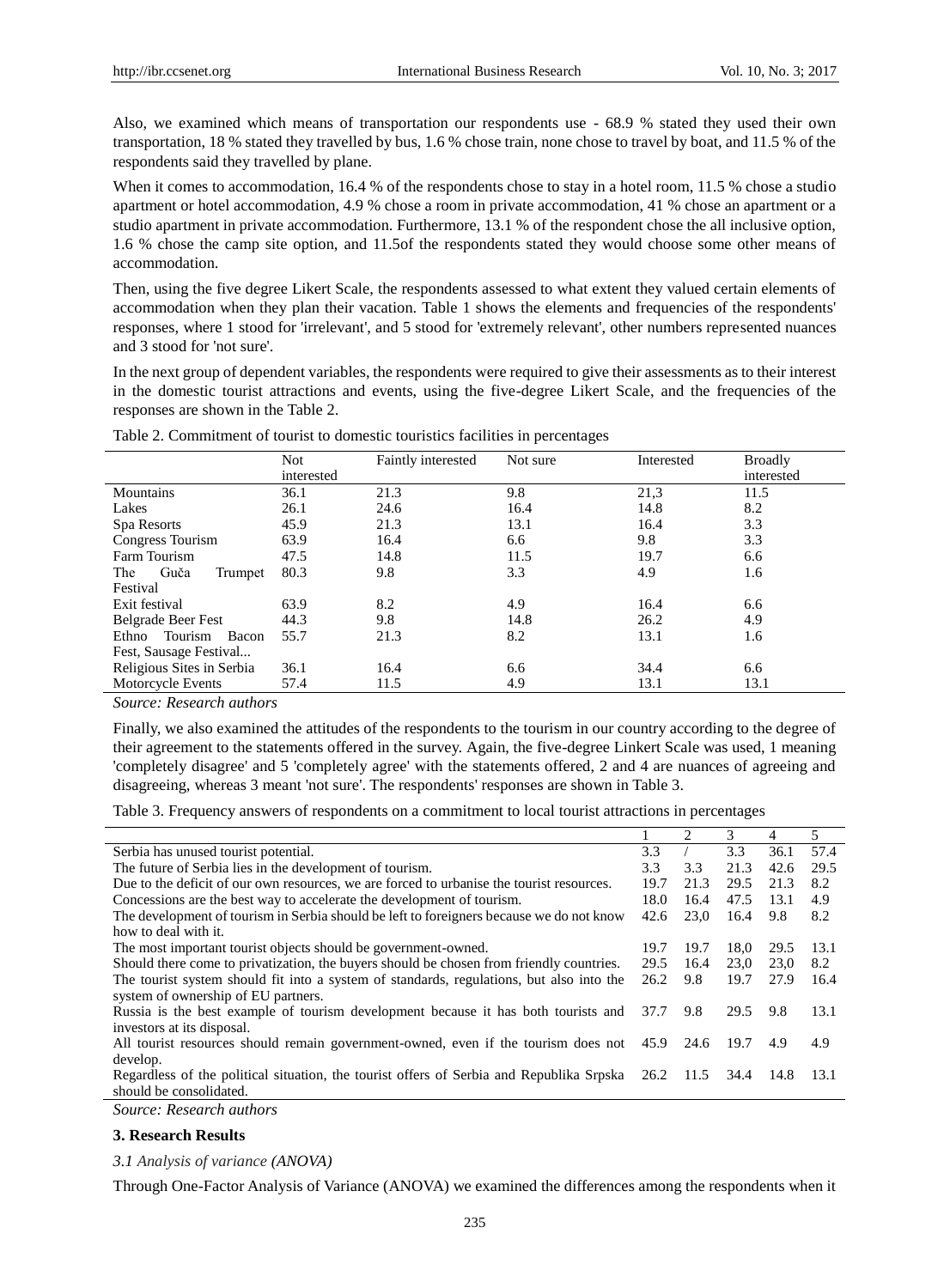comes to their habits concerning their vacation and depending on their employment status (Kamenov and others 2006).

Thus, it is shown that the respondents differ from one another with respect to how much money they would be ready to spend on their vacation,  $F(3, 182)=2.63$ ,  $p<.05$ ; it is also shown that the pupils/students were ready to spend one monthly income on their vacation, the employed and the unemployed stated they would spend two or three monthly incomes on their vacation, whereas the pensioners stated they would be ready to spend three or four monthly incomes on their vacation.

Then, there were some statistically significant differences among the respondents concerning the country where they would like to spend their vacation,  $F(3, 182)=6.49$ ,  $p<0.1$ , and it is shown that the employed would usually choose to spend their vacation in Montenegro or Turkey, the unemployed stated they would choose Egypt, the pupils/students stated they would like to spend their vacation in some other country that was not offered as an option in the survey, whereas the pensioners would much rather choose Egypt or Tunisia.

Also, statistically significant differences among the respondents occur concerning the number of days spent on their vacation,  $F(3, 182)=5.19$ ,  $p<.01$  - the employed stated they would spend their vacation in 10-15-day periods, pupils/students stated they usually spent 15 days on their vacation, and pensioners stated that they decided about the number of days spent on vacation on their own.

Finally, the respondents also differ from one another significantly concerning the type of accommodation they choose on their vacation,  $F(3, 182)=5.46$ ,  $p<0.01$ , and therefore it is shown that the employed would choose an apartment or a room in private accommodation, the unemployed would choose an apartment in private accommodation or the all inclusive option, pupils/students would choose some other option that was not offered as an option in the survey, whereas the pensioners stated they would choose a studio apartment or an apartment in private accommodation.

According to the reviewed results, it can be concluded that the initial hypothesis is confirmed by this analysis, i.e, it is shown that the respondents' habits concerning spending their vacation, differ from each other on the basis of their employment status. The greatest statistically significant differences among respondents are found in the answers concerning the country where the respondents would like to spend their vacation, whereas the smallest ones are found in the answers concerning the amount of money the respondents were ready to set aside for their vacation; this shows that the employment status has the weakest influence on the amount of money the respondents would set aside for their vacation; therefore, in future studies, it should be ascertained which factors influence this variable. On the other hand, we think that those variables, according to which there are statistically significant differences among the respondents, should be included in the next research projects, together with other independent variables related to the respondents' habits concerning their vacation, because this aspect of life is connected with the employment status of the respondents (Hunziher and Krapf, 1942).

With the same type of analysis, we examined if the respondents could be differed from each other as to how interested they are in certain tourist events in our country, depending on the number of their household members.

Thus, it is shown that there are statistically significant differences among the respondents when it comes to their interest in mountain tourism in our country,  $F(5, 182)=3.63$ , p<.01; the respondent living alone stated they did not know or that they were pretty interested in mountain tourism, the respondents living in 2-4-member households stated they were not interested or they could not say how interested they were, whereas the respondents in remaining groups stated they were not certain in their level of interest in this form of tourism.

Furthermore, the respondents significantly differ from each other in the level of interest in lake tourism in our country,  $F(5, 182)=6.63$ ,  $p<0.01$ ; the respondents living alone and the respondents living in 6-member households stated that they could not say how interested they were or that they were pretty interested, the respondents living in 4-member households stated they were completely or partially interested, whereas the respondents in remaining groups stated they were partially interested or completely uninterested in this form of tourism.

Also, statistically significant differences among respondents are found in the answers concerning their level of interest in spa tourism in our country,  $F(5, 182)=10.37$ ,  $p<-01$ ; the respondents living i one-member households and those living in six-member households stated they could not give their assessment concerning the level of their interest in spa tourism or that they were partially interested, the respondents living in two- or five- member households stated they were mostly uninterested or that they could not give their assessment, whereas the respondents in remaining groups stated they were completely uninterested, and some of them stated they were partially uninterested.

Statistically significant differences among respondents are also found in their answers concerning congress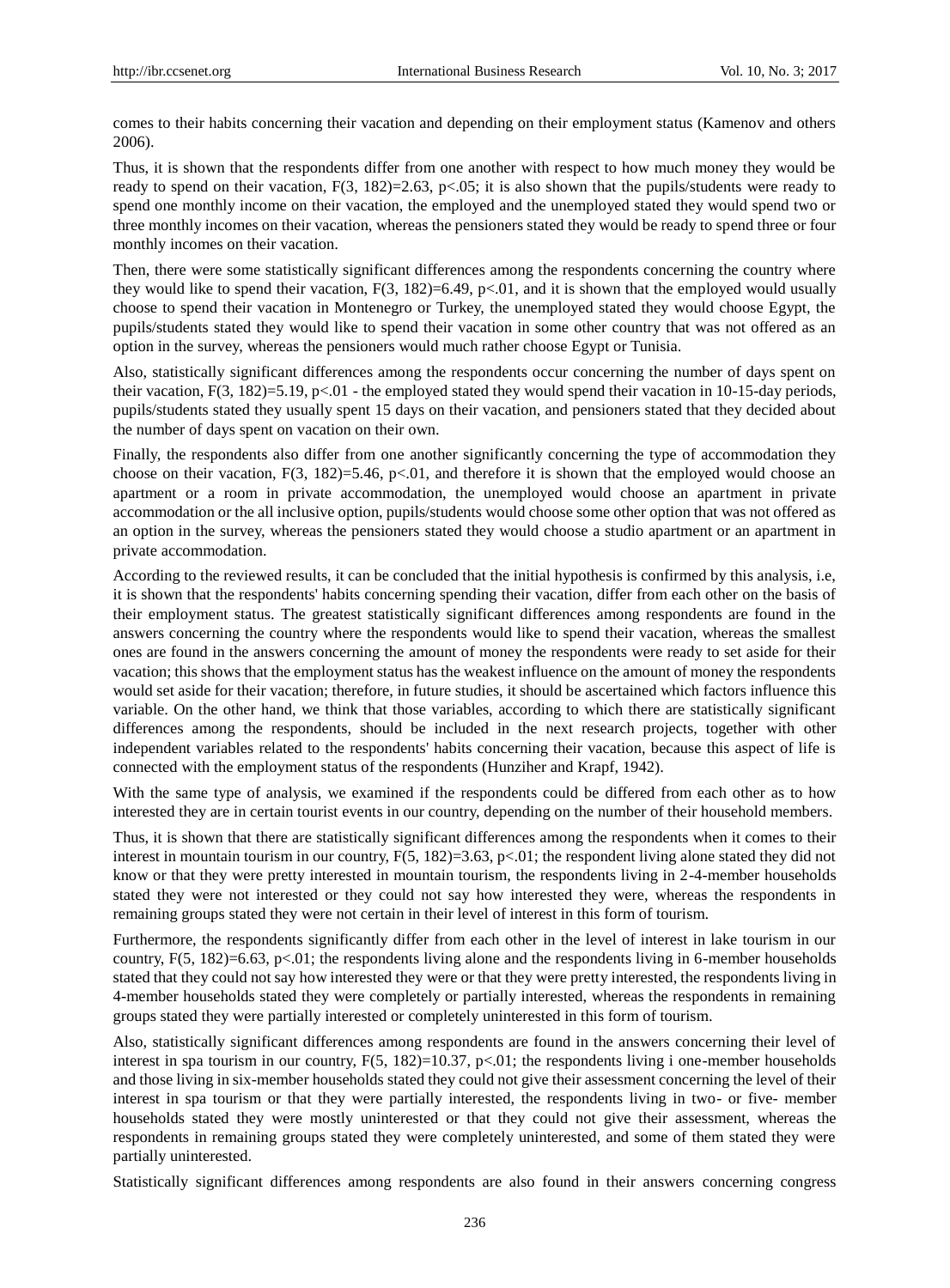tourism, depending on the number of household members  $F(5, 182)=17.60$ , p<01. The results show that the respondents living alone stated they could not say how interested they were or that they were partially interested in this form of tourism, the respondents living in 2-4-member households mostly stated they were completely uninterested and a small number of them stated they were partially uninterested, whereas the respondents living in 5- and 6-member households stated they were partially uninterested.

When it comes to farm tourism, there are also statistically significant differences among respondents F(5, 182)=4.84, p<.01; the respondents living alone stated that they were not sure as well as they were partially interested in this form of tourism, the respondents living in two-member and six-member households stated they were mostly uninterested, the respondents living in three-member households mostly stated they were completely uninterested and a small number of them stated they were partially uninterested, whereas the other respondents stated they could not assess the level of their interest in this form of tourism.

Then, there are statistically significant differences among the respondents concerning the level of interest in Exit Festival F(5, 182)=4.78, p<.01; the respondents living in one- or six-member households stated they could not say how interested they were in Exit Festival, whereas the respondents in other categories stated they were completely or partially uninterested in this event.

Furthermore, there are statistically significant differences among the respondents concerning the religious tourism in Serbia 182)=3.61, p<.01; the respondents living alone mostly showed a neutral attitude toward this form of tourism, the respondents living in 2-5-member households stated either that they were not interested or that they could not say how interested they were, whereas the respondents living in six-member households stated they were mostly or completely interested in this form of tourism.

Finally, there are statistically significant differences among the respondents concerning their interest in motorcycle events  $F(5, 182)=7.63$ , p<.01; the respondents living alone stated they could not assess the level of their interest or they were partially interested in this form of tourism, the respondents living in three- and six-member households stated they were partially uninterested or they could not assess the level of their interest, whereas the respondents living in five-member households stated they were completely uninterested in this form of tourism.

Thus, using the above-mentioned variables, it is shown that the initial hypothesis of our study is confirmed, i.e, that they are statistically significant differences among the respondents concerning the level of their interest in certain forms of tourism in our country depending on the size of their households.

The greatest statistically significant differences among respondents are found in the answers concerning congress tourism within which we can see that the largest number of interested respondents are the ones living alone, whereas the smallest ones are found in the answers concerning mountain tourism and religious tourism in Serbia.

Furthermore, the respondents living alone mostly stated they were interested in various forms of tourism, whereas the respondents in other categories mostly stated they were uninterested or they could not assess the level of their interest in various forms of tourism. These results could be coming from the fact that the respondents living alone still have not formed a family, therefore they do not have that kind of responsibilities, thus, they have time to be interested in various forms of tourism, as opposed to the respondents in other categories.

In general, according to these results, we can say that the number of the household members has a significant influence on the respondents' interest in various forms of tourism; but, it would also be useful, for future studies, if additional variables are examined. For instance, who the household members are, since it is assumed they travel with the respondents'; thus, the connection between these variables would be identified better.

## *3.2 Chi-square Analysis*

Through Chi-square analysis, we examined to what extent the respondents differ from each other with respect to their agreement with the statements concerning tourism in our country, depending on the number of household members who earn income. This analysis shows statistically significant differences among the respondents, and Table 1 shows the values of Chi-square for each statement. Then, the charts will show the frequencies of the respondents' responses concerning each statement depending on the respondents' level of education.

Thus, concerning the first statement, *'Serbia has unused tourist potential'*  $x^2(9, 183) = 69.543$ ,  $p < 01$ , it is shown that the respondents living in household with one, two or three incomes stated they partially or completely agreed with the statement, whereas the respondents living in households with four incomes stated they completely agreed.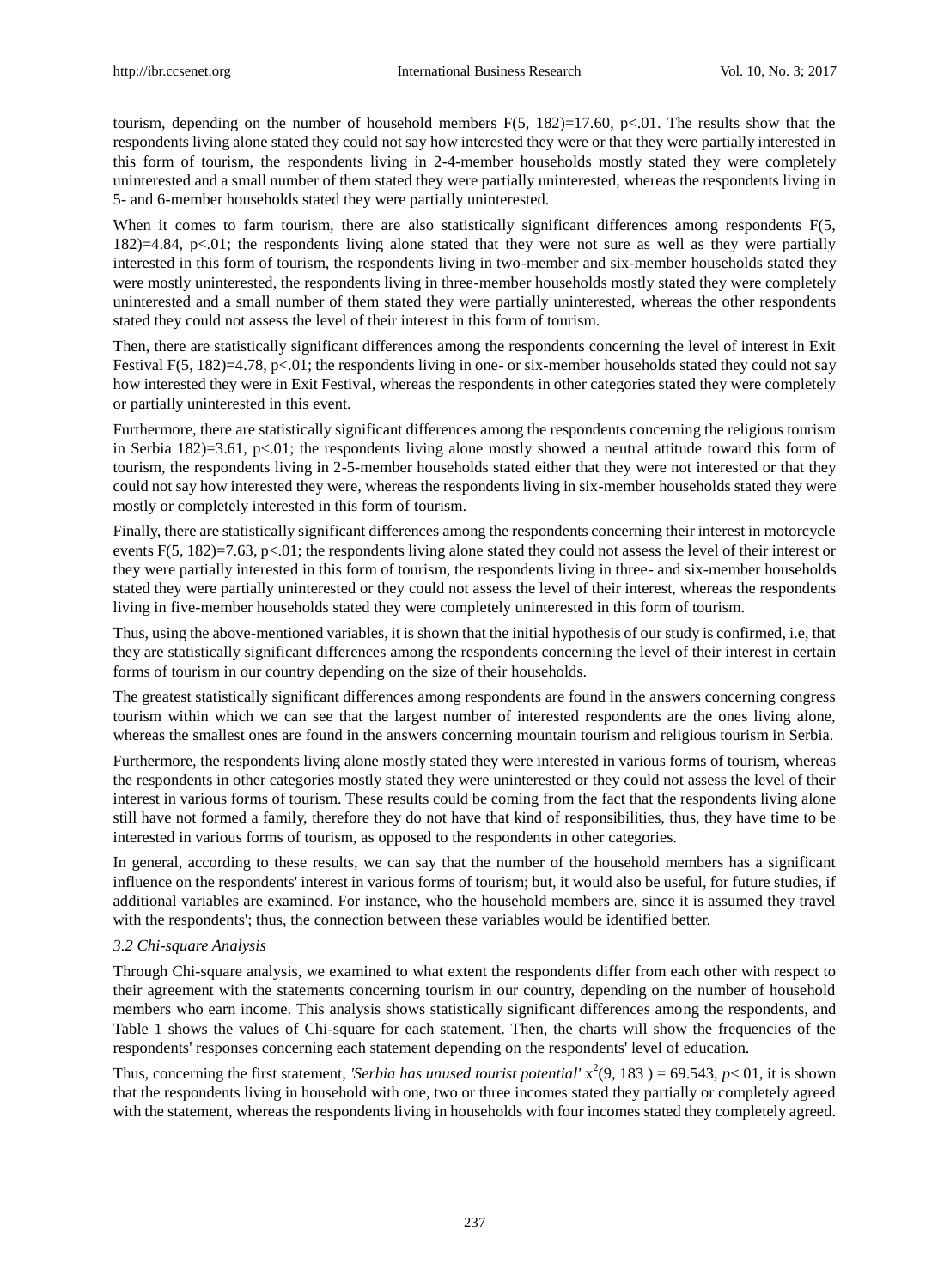# Table 4. Hi-sized squares for each and every allegation of respondents

|                                                                                                | of household<br>The<br>number | Statistical  |
|------------------------------------------------------------------------------------------------|-------------------------------|--------------|
|                                                                                                | members who earn income       | significance |
| Serbia has unused tourist potential                                                            | $x^2$ (9, 183) = 69.543       | p<.01        |
| The future of Serbia lies in the development of tourism                                        | $x^2(9, 183) = 27.632$        | p<.01        |
|                                                                                                |                               |              |
| Due to the deficit of our own resources, we are forced to privatize the                        | $x^2(9, 183) = 55.089$        | p<.01        |
| tourist resources                                                                              |                               |              |
| Concessions are the best way to accelerate the development of tourism                          | $x^2(9, 183) = 24.579$        | p<.05        |
| The development of tourism in Serbia should be left to foreigners                              | $x^2(9, 183) = 25.662$        | p<.05        |
| because we do not know how to deal with it.                                                    |                               |              |
| The most important tourist objects should be government-owned.                                 | $x^2(9, 183) = 39.277$        | $p<.01$ .    |
| Should there come to privatization, the buyers should be chosen from                           | $x^2(9, 183) = 24.061$        | p<.05        |
| friendly countries.                                                                            |                               |              |
| The tourist system should fit into a system of standards, regulations, but                     | $x^2(9, 183) = 24.210$        | $p<.01$ .    |
| also into the system of ownership of EU partners.                                              |                               |              |
| Russia is the best example of tourism development because it has both $x^2(9, 183) = 37.560$   |                               | $p<.01$ .    |
| tourists and investors at its disposal.                                                        |                               |              |
| All tourist resources should remain government-owned, even if the $x^2(9, 183) = 26.264$       |                               | p<.05        |
| tourism does not develop.                                                                      |                               |              |
| Regardless of the political situation, the tourist offers of Serbia and $x^2(9, 183) = 48.271$ |                               | $p<.01$ .    |
| Republika Srpska should be consolidated.                                                       |                               |              |

*Source: Research authors*





Do you agree with the<br>statement The future of<br>Serbia lies in the development<br>of tourism."?

<sup>&</sup>lt;table>\n<tbody>\n<tr>\n<td>1 completely disagree</td>\n</tr>\n<tr>\n<td>1 disagree</td>\n</tr>\n<tr>\n<td>1 am not sure</td>\n</tr>\n<tr>\n<td>1 agree</td>\n</tr>\n<tr>\n<td>1 completely agree</td>\n</tr>\n</tbody>\n</table>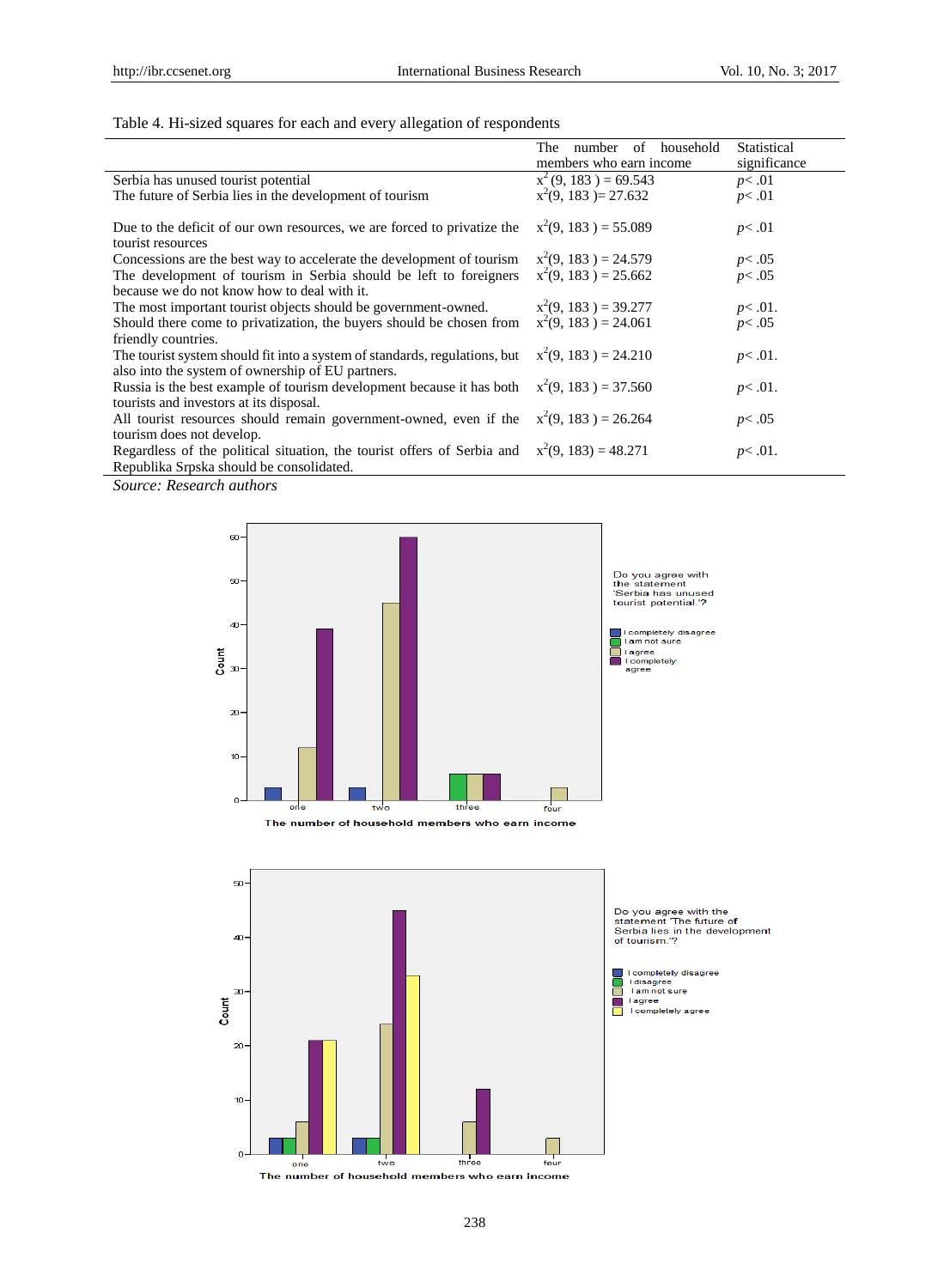When it comes to the statement *'The future of Serbia lies in the development of tourism*', it is shown that the respondents living in households with one or two incomes stated they partially and completely agreed with the statement, the respondents living in households with three incomes stated they either partially agreed or were not sure, whereas the respondents earning income stated that they were not sure of the level of their agreement with the statement.

Concerning the next statement, *'Due to the deficit of our own resources, we are forced to privatize the tourist resources*', the results of Chi-square analysis show that the respondents living in households with one income almost equally agreed and disagreed with this statement; the respondents living in households with two incomes mostly stated they were not sure of the level of their agreement with the statement, with a small number of respondents that stated they did not agree with the statement; the respondents living in households with four incomes stated they were not sure of the level of their agreement with the statement.



Furthermore, concerning the statement *'Concessions are the best way to accelerate the development of tourism*', the results show that the respondents living in households with one, two or three incomes stated they did not have an opinion about it, and a small number of respondents stated they did not agree with the statement, whereas the respondents living in households with four incomes stated they did not have an opinion about the statement in question.



Then, when it comes to the statement *'The development of tourism in Serbia should be left to foreigners because we do not know how to deal with it*.', it is shown that the respondents living in households with one or two incomes stated they mostly disagreed and a small number of them stated they did not have an opinion about it; the respondents living in households with three incomes stated they were not sure of the level of their agreement with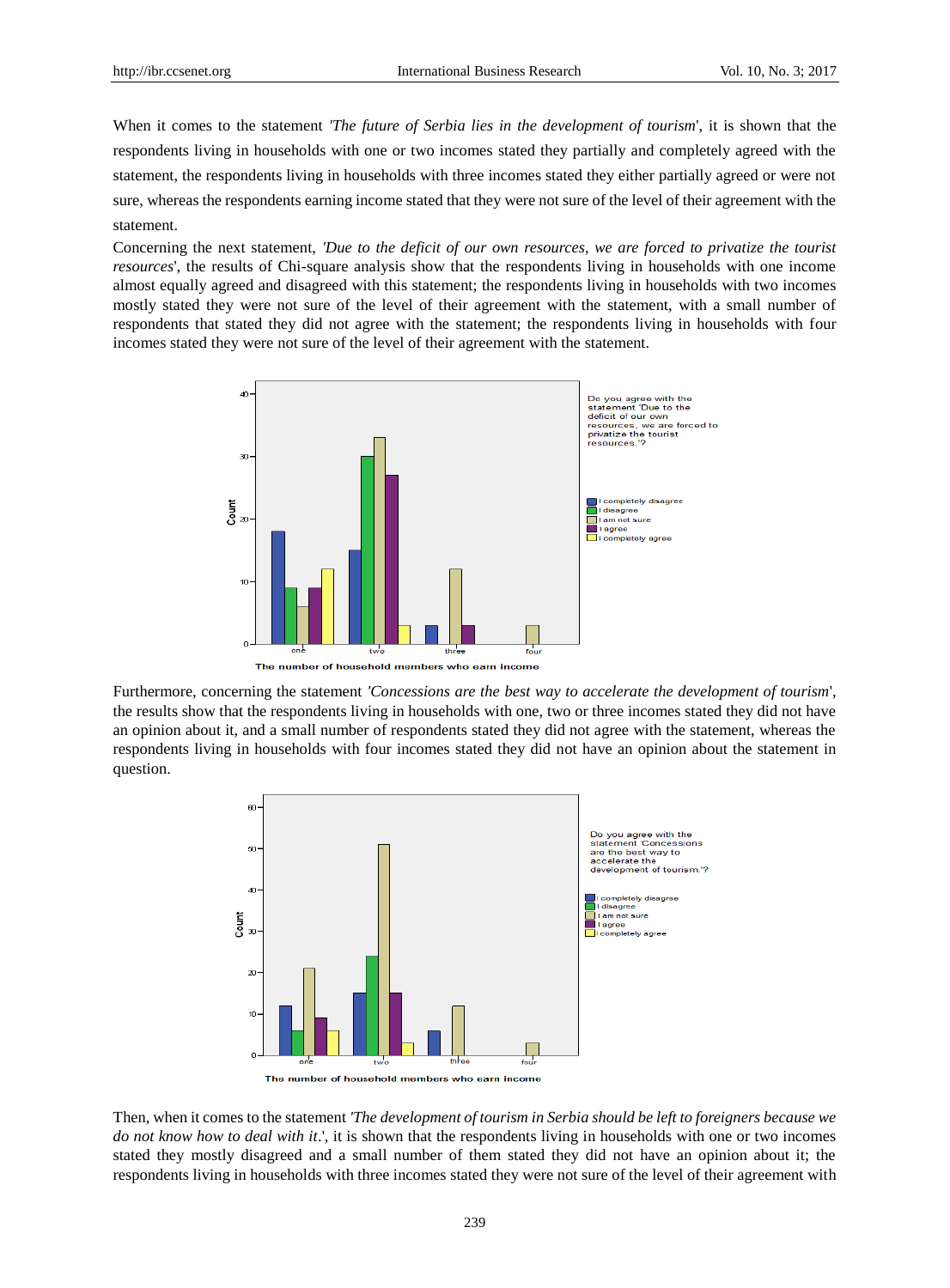the statement, whereas the respondents living in households with four incomes stated they disagreed with the statement.







Then, when it comes to the statement *'Should there come to privatization, the buyers should be chosen from friendly countries*', there are also statistically significant differences among the respondents - the highest level of agreement with the statement can be found with the respondents living in households with one or two incomes (they showed an equal level of agreement and disagreement with the statement); the respondents living in households with three incomes showed that they disagreed as well as they were not sure of the level of agreement with the statement, whereas the respondents living in households with four incomes stated they agreed with this statement.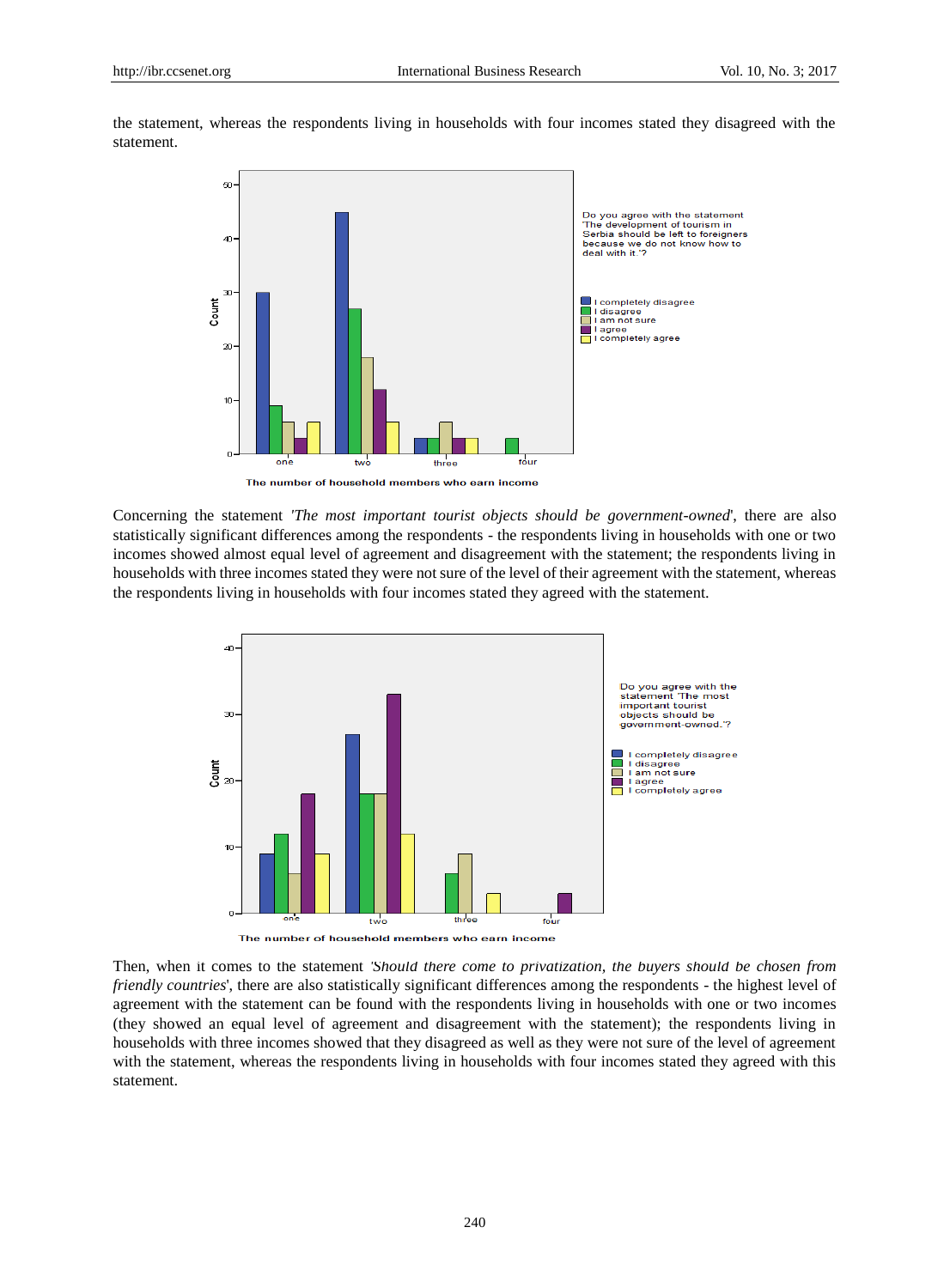

The number of household members who earn income

Furthermore, concerning the statement *'The tourist system should fit into a system of standards, regulations, but also into the system of ownership of EU partners*', the analysis shows that the respondents living in households with one income stated they mostly agreed, and a small number of them stated they disagreed; the respondents living in households with two incomes gave the same answers, whereas the respondents living in households with three or four incomes stated they were not sure of the level of their agreement with the statement





Furthermore, concerning the statement *'Russia is the best example of tourism development because it has both tourists and investors at its disposal*', the analysis shows that the respondents living in households with one income stated they were not sure, and a small number of them stated they disagreed; the respondents living in households with two incomes mostly stated they disagreed with the statement, whereas the respondents in other categories mostly stated they were not sure of the level of their agreement with the statement.

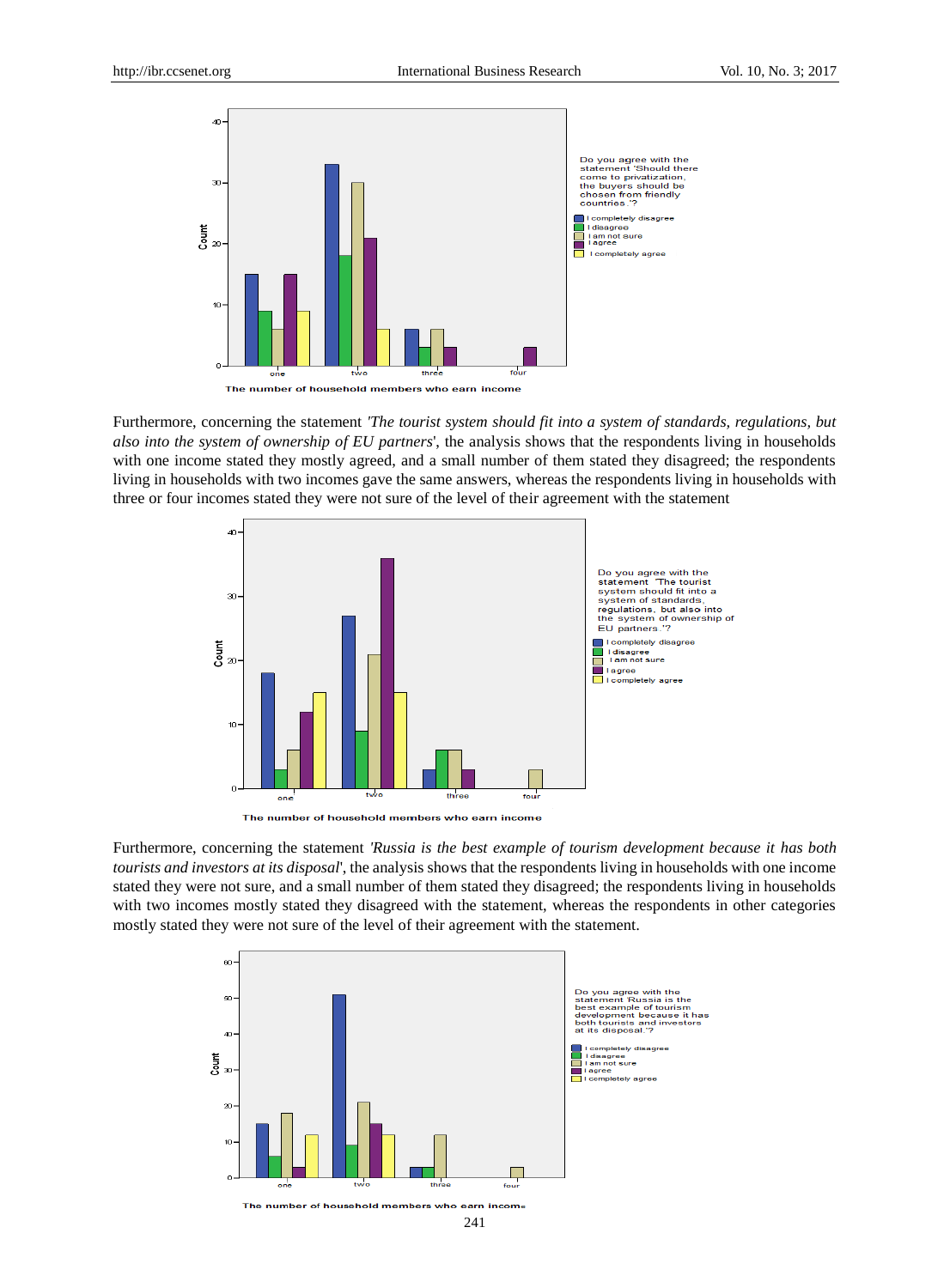Then, concerning the statement *'All tourist resources should remain government-owned, even if the tourism does not develop*', there are also statistically significant differences among the respondents  $x^2(9, 183) = 26.264 \, p < .05$ the respondents living in households with one, two or three incomes stated they disagreed with this statement or they were not sure of the level of their agreement, whereas the respondents living in households with four incomes stated they disagreed.



The number of household members who earn income

Finally, when it comes to the statement regardless of the political situation, the tourist offers of Serbia and Serbian Republic (a separate entity within the state of Bosnia and Herzegovina), be brought together into a unique tourist offer, we also found statistically significant differences among the respondents. The respondents living in households with one or two incomes stated, in equal amount, that they disagreed and that they were not sure of the level of their agreement; the respondents living in households with three incomes stated they were not sure of the level of their agreement with the statement, whereas the respondents living in households with four incomes stated they agreed with the statement.



The number of household members who earn income

Based on the results of the analysis, it can be concluded that our initial hypothesis is confirmed, that is, there are statistically significant differences among the respondents with respect to the level of their agreement with the given statements depending on the number of household members who earn income. The greatest statistically significant differences among the respondents can be found in the statements: *'Serbia has unused tourist potential'*, *'Due to the deficit of our own resources, we are forced to privatize the tourist resources'*; the highest level of agreement with these statements is found with the respondents living in households with lower number of incomes.

If we observe the respondents' level of agreement with certain statements, we can conclude that the respondents mostly had neutral attitudes to them or they equally agreed and disagreed with them; this can indirectly show that the respondents' attitudes toward these statements probably depend on other variables. Also, the respondents all agree that the tourism in Serbia should be improved; to that end, they are more prone to the EU and its regulations, rather then Russia. Thus, other dependent variables should be included in the future studies - the variables related to those dependent variables which show the greatest differences among the respondents in order to ascertain the connection between these dependent variables and the independent variable used in this study.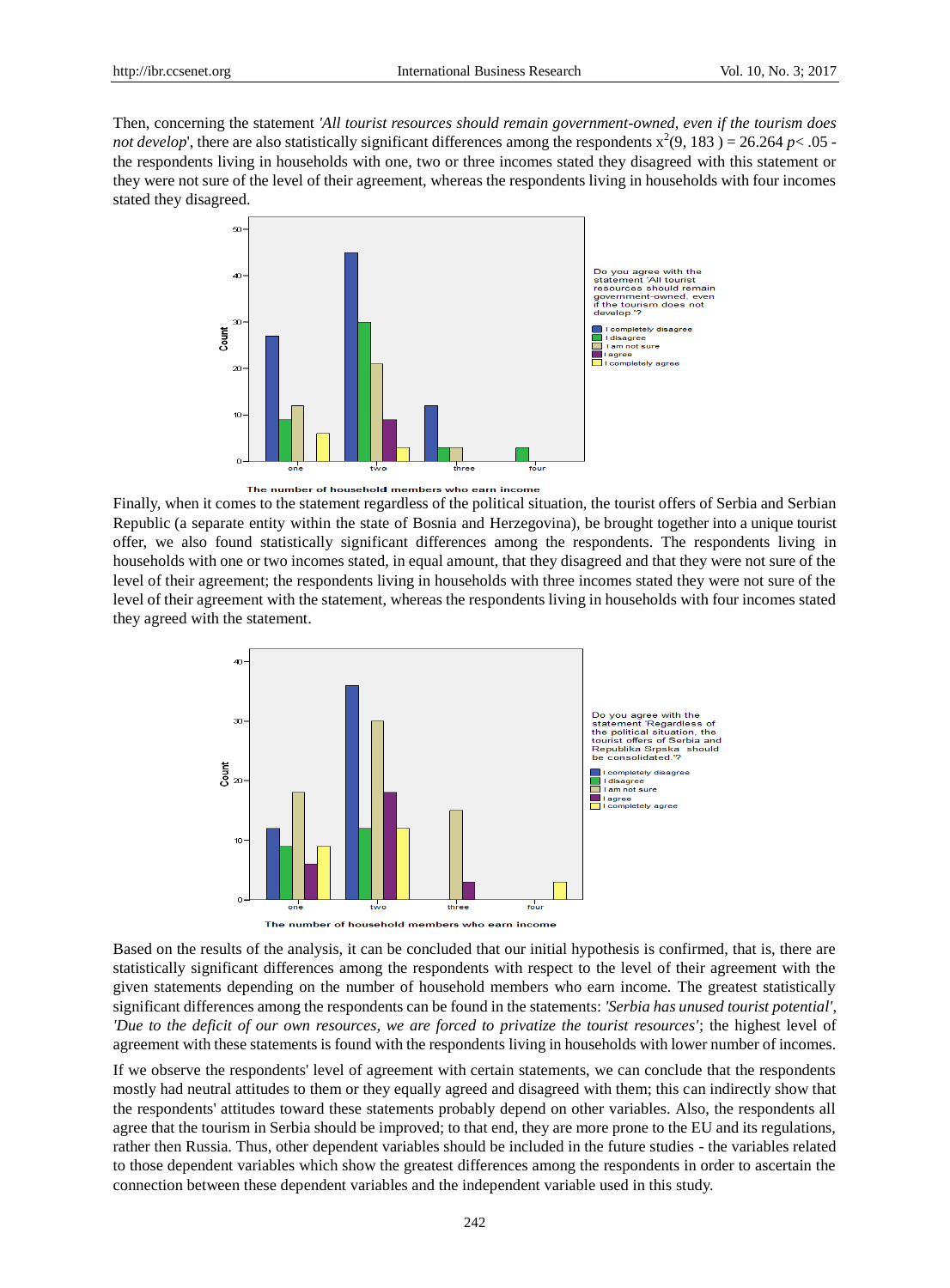## *3.3 Correlation Analysis*

Through Correlation analysis we examined the connection between certain independent and dependent variables, i.e, the variables which were used for examining how important the respondents found certain elements and their habits concerning travel. The correlations are shown in the table.

Table 5. Correlation analysis

|                                                 | Employment | The number of     | The number of members |
|-------------------------------------------------|------------|-------------------|-----------------------|
|                                                 | status     | household members | who earn income       |
| The amount of money for vacation                | $.146*$    |                   | $-.195**$             |
| The way of vacation financing                   |            |                   |                       |
| The most preferable place for vacation          |            | $-.205**$         |                       |
| The most preferable country for vacation        | $.240**$   | $-.310**$         |                       |
| The length of stay on vacation                  | $.215**$   |                   |                       |
| The type of transportation                      | $\sqrt{2}$ |                   | $.327**$              |
| The type of accommodation                       | $.171*$    | $.237**$          |                       |
| The importance of having a mini bar             |            |                   |                       |
| The importance of having a safe                 |            |                   |                       |
| The importance of having a car park             |            | $.147*$           |                       |
| The importance of having a pool                 |            |                   |                       |
| The importance of having an aqua park           | $.218**$   |                   |                       |
| The importance of having sport facilities       | $.149*$    |                   |                       |
| The importance of medical services              |            | $.268**$          |                       |
| The importance of spa facilities                |            | $\sqrt{2}$        |                       |
| The importance of having a playground           |            | $.524**$          | $-.245**$             |
| Th importance of having a kitchen / kitchenette |            | $-153*$           | .248**                |
| The importance of having a flat screen TV       |            |                   |                       |
| The importance of having a jacuzzi              |            |                   |                       |
| The importance of having air-conditioning       |            | $.151*$           |                       |
| The importance of having a view of tourist      |            |                   |                       |
| attractions (beach)                             |            |                   |                       |
| The importance of having a terrace              |            | $.190**$          |                       |
| The importance of having a washing machine      |            |                   |                       |
| The importance of sound insulation              |            |                   |                       |
| The importance of having Wi-Fi                  | $-.215**$  |                   |                       |
| The importance of fitness centre                |            |                   |                       |
| The importance of having a non smoking room     | $-164*$    | .198**            | $.226**$              |
| The importance of having a family room          | $\sqrt{2}$ | $.517**$          |                       |
| The importance of allowing pets                 | $-.172*$   |                   | $-.179*$              |
| The importance of having the premises adapted   |            |                   |                       |
| for persons with disabilities                   |            |                   |                       |
| The importance of having a disco / club for     |            | .438**            |                       |
| children                                        |            |                   |                       |
| The importance of other services (hairdresser,  | $.175*$    |                   |                       |
| masseur)                                        |            |                   |                       |
| The importance of the distance from the tourist |            | $.264**$          |                       |
| attractions (beach, city centre)                |            |                   |                       |

Based on the results of the analysis, it can be concluded that our initial hypothesis is confirmed, that is, it is established that there is a connection between independent and dependent variables. The highest degree of correlation between variables was found between the number of household members and the importance of having a playground, a family room and a disco/club for children on vacation, and, since all the correlations are connected, these results show that the higher number of household members is, the higher is the level of importance of the above mentioned elements (Sakotic-Kurbalia, 2013).

Furthermore, the only variable, statistically significant and connected with all three dependent variables, is the level of importance of having a non-smoking room, and according to the correlations obtained, it is concluded that the employed respondents, the respondents living in households with higher number of incomes and households with higher number of members in general, all stated higher level of importance of this element.

Then, if we only observe with which independent variables there is the highest number of correlations, we can see that the highest number of correlations can be found with the number of household members, then with the respondents' employment status, and finally with the number of household members who earn income. These results show that those dependent variables with the highest degree of correlation with, again, the independent variable with the most correlations with dependent variables, should be included in future studies; this tells us that the number household members probably significantly influences if the respondents would choose the offers that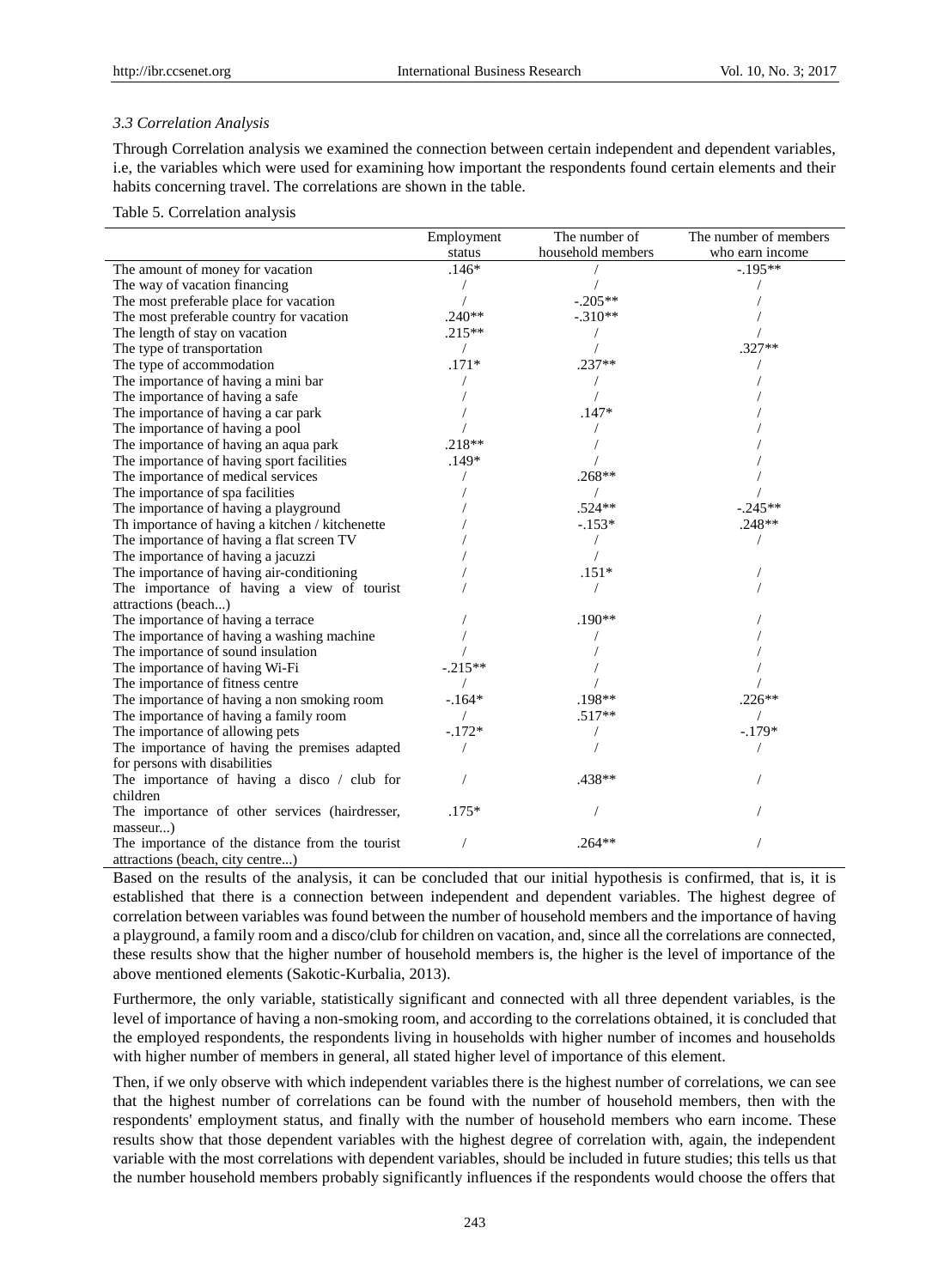do not have these elements. Naturally, the future studies should be directed to the inclusion of new dependent variables together with these independent variables in order to better ascertain with which elements of tourist offers there are statistically significant correlations.

## *3.4 Linear Regression*

Multiple regression was used to examine if two groups of dependent variables could be predicted based on the respondents' employment status, on the number of the respondents' household members and on the number of members earning income in the respondents' households. First, we examined if the respondents' vacation habits could be predicted, and then if using this linear combination of predictor variables could predict the level of importance of certain elements of tourist accommodation (Krippendorf, 1986).

Firstly, it is shown that is possible to predict, with statistical significance, the amount of money/monthly incomes the respondents are ready to set aside for their vacation  $R^2 = .05$ ,  $F(3,182) = 3.604 \, p < .05$ ; and the number of members earning income stands out as the individually significant predictor variable *- .16, t*=- 2.092, *p*< .05, which means that the higher the number of household members is, the smaller number of incomes the respondents are ready to set aside.

Then, the place the respondent choose for their vacation can also be predicted using this linear combination of predictor variables  $R2 = .04$ ,  $F(3,182) = 2.664$ ,  $p < .05$ , and the number of household members stands out as the individually significant predictor variable -.21,  $t = -2.610$ ,  $p < .01$ , which means that the respondents living in households with a smaller number of members spend their holiday at the seaside as opposed to other respondents.

When it comes to the respondents' choice of destination for their vacation, again, this combination of predictor variables showed itself as statistically significant  $R^2 = .13$ ,  $F(3,182) = 8.905$ ,  $p < .01$ . The respondents' employment status stands out as the significant predictor variable =  $.17$ ,  $t = 2.436$ ,  $p < .01$ , as well as the number of household members *- .29, t*= -3.849, *p*< .01, which means that the employed respondents and those living in households with a smaller number of members rather choose Greece as their vacation destination.

Furthermore, the length of stay on vacation can also be predicted using the same predictor variables,  $R^2 = .05$  $F(3,182) = 3.304 \, p \lt 0.05$ . The respondents' employment status stands out as as the only significant predictor variable  $= .22, t=3.010 \, p<.01$ , i.e, the unemployed respondents spend more time on vacation.

It is shown, with the same analysis, that it is possible to predict, with statistical significance, the way the respondents get to their vacation destination  $R^2 = .16$ ,  $F(3,182) = 11.911$ ,  $p < .01$ , whereas the number of household members  $-25$ ,  $t=-3.432$ ,  $p<-01$  and the number of members earning income  $.40$ ,  $t=5.566$ ,  $p<-01$  stand out as the individually significant predictor variables. These results show that the smaller number of household members is and the larger number of household members earning income is, the less the respondents use their own transportation.

Then, concerning the type of accommodation, this combination of predictor variables also showed itself as significant,  $R^2 = .11$ ,  $F(3,182) = 7.731$ ,  $p < .01$ ; the respondents' employment status = .24,  $t = 3.351$   $p < .01$  and the number of household members  $= .31$ ,  $t = 4.095$ .  $p < .01$  stand out as the individually significant predictor variables, which means that mostly the unemployed respondents living in households with a larger number of members choose hotel accommodation or apartment accommodation.

Based on the results concerning the first group of dependent variables, we can say that almost all of them could be predicted using this combination of predictor variables. The highest degree of prediction occurred with respect to predicting the way the respondents get to their vacation destination/the type of transportation, and the number of household members stands out as the most frequent individually significant predictor variable (Armenian, 2014).

In the second part of the regression analysis, we examined if the level of importance the respondents give to certain elements of their vacation can be predicted depending on this linear combination of predictor variables.

The first element whose level of importance can be predicted with statistical significance is the importance of having a car park  $R^2 = .05 F(3,182) = 5.186$ ,  $p < .01$ . Only the number of household members = .22,  $t = 2.872 p < .05$ stands out as the individually significant predictor variable, which means that this element is more important to the respondents living in household with a larger number of members.

Furthermore, it is shown that, with this combination of predictor variables, it is possible to predict the level of importance the respondents give to having an aqua park  $R^2 = .08 F(3,182) = 5.313$ ,  $p < .01$ , and the respondents' employment status  $.25 \tau = 3.426$ ,  $p < .01$  and the number of household members  $.19$ ,  $t = 2.449$   $p < .01$  stand out as the individually significant predictor variables.

Also, it is shown that it is possible to predict the level of importance the respondents give to medical services on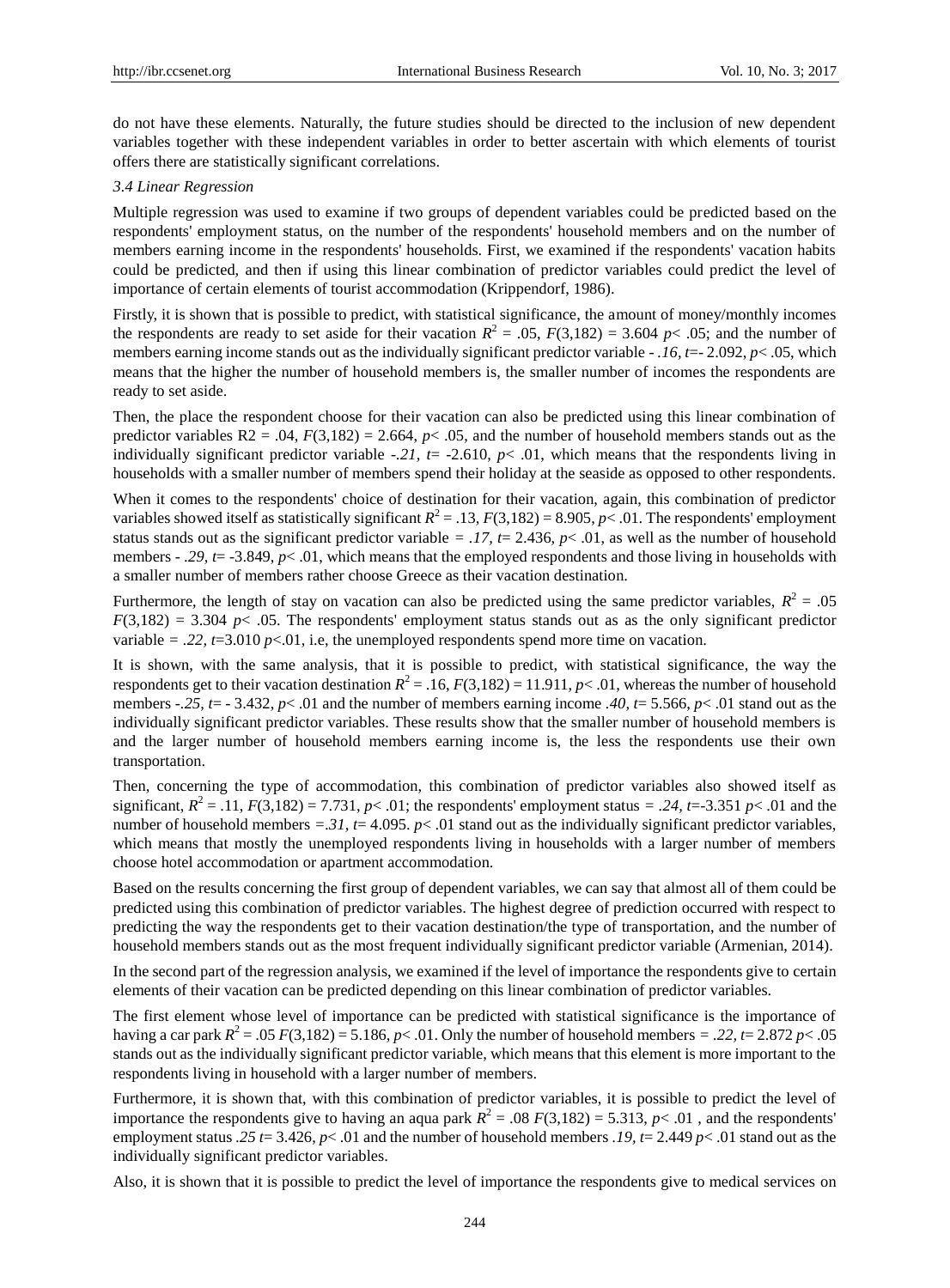their vacation  $R^2 = .10 F(3,182) = 6.698$ ,  $p < .01$ ; the respondents' employment status  $.16 = 2.256$ ,  $p < .05$  as well as the number of household members  $.33 = 4.241$ ,  $p \le 0.01$  stand out as the individually significant predictor variables. The obtained values of beta weights tell us that the unemployed respondents and the respondents living in household with a larger number of members give higher level of importance to having medical services at disposal on their vacation.

Furthermore, the level of importance of having a playground is the next element which can be predicted using this combination of predictor variables  $R^2 = .32 F(3,182) = 28.664$ ,  $p < .01$ . The number of household members in general =.61,  $t=$  9.116,  $p$ < .01 and the number of household members earning income = -.23,  $t=$  -3.620  $p$  < .01 stand out as the individually significant predictor variables; these values of beta weights show that the larger number of household members and the smaller number of household members earning income suggest the higher probability of the respondents deeming this element more important.

A statistically significant prediction is made concerning the level of importance of having a kitchen / kitchenette  $R^2$  $= .08 \ F(3,182) = 8.742$ ,  $p \le 0.01$ ; the respondents' employment status  $= -.14$ ,  $t = -2.016 \ p \le 0.05$  and the number of household members *=-.22, t*= -2.923 *p*< .01.are the individually significant predictor variables. Based on obtained values of beta weights we can conclude that this element is more important to the employed respondents and to the respondents living in households with a smaller number of members.

Then, statistically significant differences among the respondents occur when it comes to the level of importance of having a terrace  $R^2 = .05 F(3,182) = 3.684$ ,  $p < .05$ , and the number of household members = .21,  $t = 2.671 p < .01$ stand out as the individually significant predictor variable, which shows that the respondents living in households with a larger number of members give higher level of importance to this element.

Furthermore, the level of importance of Wi-Fi can also be predicted using this linear combination of predictor variables  $R^2 = .05$   $F(3,182) = 3.209$ ,  $p < .05$ . The respondents' employment status -.22,  $t = -2.975$   $p < .01$  stands out as the individually significant predictor variable, and this value of beta weights shows that the employed respondents deem this element important.

The level of importance of having a non-smoking room  $R^2 = .06 F(3,182) = 5.229$ ,  $p < .01$  is the next element to be predicted using with statistical significance - the number of household members earning income *.17, t*= 2.295  $p$ < .05 stands out as the individually significant predictor variable, which means that the respondents living in households with a larger number of members deem this element more important.

The next element to be predicted using with statistical significance is the level of importance of having family rooms  $R^2 = .29 F(3,182) = 25.037, p < .01$ . The number of household members  $.58, t = 8.422 p < .01$  and the number of household members earning income *-.18, t*= -2.695 *p*< .01 stand out as the individually significant predictor variables. These results show that this element is more important to the respondents living in households with a larger number of members

The level of importance of having pets allowed can be predicted using this combination of predictor variables  $R^2$  $= .07 F(3,182) = 4.789, p < .01$  and the respondents' employment status  $-.17, t = -2.352 p < .05$  as well as the number of household members earning income  $-.22$ ,  $t = -2.935$  *p*< .01, stand out as the individually significant predictor variables.

The level of importance of having a disco / club for children is the next element that can be predicted using with statistical significance  $R^2 = .24$   $F(3,182) = 19.739$ ,  $p < .01$ . The number of household members  $.54$ ,  $t=7.670$   $p < .01$ and the number of household members earning income -.22,  $t = -3.214$   $p < .01$  are the individually significant predictor variables; these results show that the bigger the number of household members and the smaller number of household members earning income mean that the respondents from these categories deem this element more important.

The level of importance of other accommodation services can also be predicted with statistical significance using these predictor variables  $R^2 = .05 F(3,182) = 3.129$ ,  $p < .05$ , and the respondents' employment status *.19*,  $t = 2.253$  $p$ < .01 is the only individually significant predictor variable, which means that that the unemployed respondents deem these services more important.

Finally, the level of importance of the distance from the tourist attractions is also predicted with statistical significance using this combination of predictor variables  $R^2 = .07 F(3,182) = 4.840, p < .01$ , and the number of household members *.23, t*= 2.980,  $p$ < .01 is the only individually significant predictor variable; that means that the respondents living in households with a larger number of members deem this element more important.

And so, it is shown that the values of this group of dependent variables can also be predicted with statistical significance using this linear combination of predictor variables; this confirms the initial hypothesis of this study.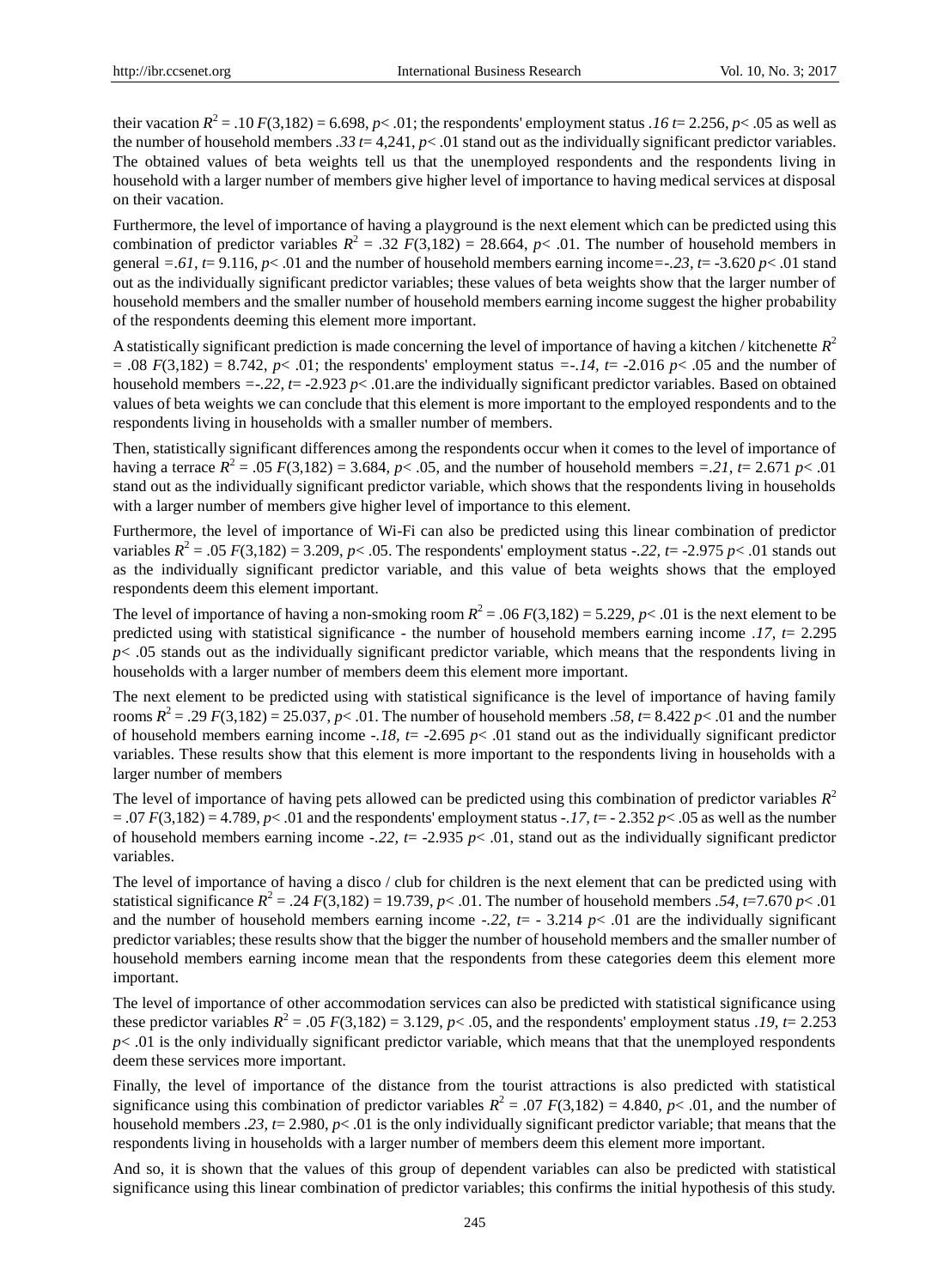The elements that showed the highest degree of prediction are: the level of importance of having a playground, family rooms and disco / club for children; particularly interesting is the fact that these elements are more important to the respondents living in households with a larger number of members and with a smaller number of incomes, which suggests that they are family people and that they probably travel with their children. The number of household members does stand out as the most frequent individually significant predictor variable, whereas the other two variables stand out as the significant predictors almost as frequently. For both groups of variables, the number of predictor variables is actually the variable according to which is possible to predict the respondents' habits and how important certain elements are to them; this tells us that these forms of travel are very much connected with this independent variable.

The fact is known in theory and in practice, that the factors of demand driving factors of tourism development to generate a complete development of tourism with all its effects and impacts, on the other hand, the fact that some authors, all of the impacts of tourism can be sorted into seven general categories (Glenn, 2001, page 3): Economic, Environmental, Social and cultural, Crowding and congestion, Services, Taxes and Community attitude, confirm how important socio-economic characteristics of the population to the tourist demand and thus for overall development of tourism.

### **4. Conclusion**

Based on the obtained data, it can be concluded that, through statistical analyses, the initial hypotheses of our study are confirmed, i.e, that there are statistical correlations between the dependent and independent variables.

Using One-Factor Analysis of Variance, it was initially shown that there were statistically significant differences among the respondents with respect to their vacation habits depending on their employment status. Namely, the primary finding of this study is that the greatest differences among the respondents, depending on this variable, occur with respect to the respondents' choice of destination, which is expected, since the way the respondents spend their vacation probably depends on their employment status, that is, whether they choose more or less exclusive destination. The same analysis shows that there are statistically significant differences among the respondents concerning their interests in various forms of tourism, depending on the number of their household members, and, as it has been said, the respondents living alone mostly stated they were interested in various forms of tourism, as opposed to the respondents from other categories who stated they were less interested in them. These results may come from the fact that the respondents living alone have more time and are more leisure to organise their vacation according to their needs, which allows them to explore various forms of tourism.

When it comes to Chi-square analysis, it has been shown that this segment of the respondents' behaviour can be better understood based on one socio-demographic variable. However, we think that the respondents' attitudes concerning this subject are very much influenced by other factors, such as the general political situation or the respondents' financial status; therefore, we believe that the correlations between these variables should be examined in future studies.

When it comes to Correlation and Regression analyses, they have shown how connected the respondents' habits and the level of importance they give to certain elements are with the independent variables in this study. It is specially emphasized that the respondents living in households with a larger number of members and with a smaller number of members earning income value the child-oriented elements on their vacation more compared to the respondents in other categories. These data could be of strategic importance for all those involved in the design and realization of tourist offer; therefore, if they want to attract people with children, they should definitely include these elements in their offer.

We also believe that the study has its practical and theoretical value because it shows how the respondents' habits, behaviour and perception concerning their vacation are influenced by the socio-demographic variables used in this study. Still, as a suggestion for future studies, we think that, besides the number of household members and the number of household members who earn income, it should be examined with whom the respondents live, who earns income and how big the income is and those values should be correlated with the above dependent variables. Furthermore, we believe that it is necessary to examine with whom the respondents usually spend their vacation, but also how they finance it, because all these results show that there is a significant correlation between the respondents' financial status and that of their household members with their decision about how they will spend their vacation.

However, the limitations of our study lie in the fact that we examined a small number of respondents; therefore, we believe that a larger number of respondents are necessary for additional verification.